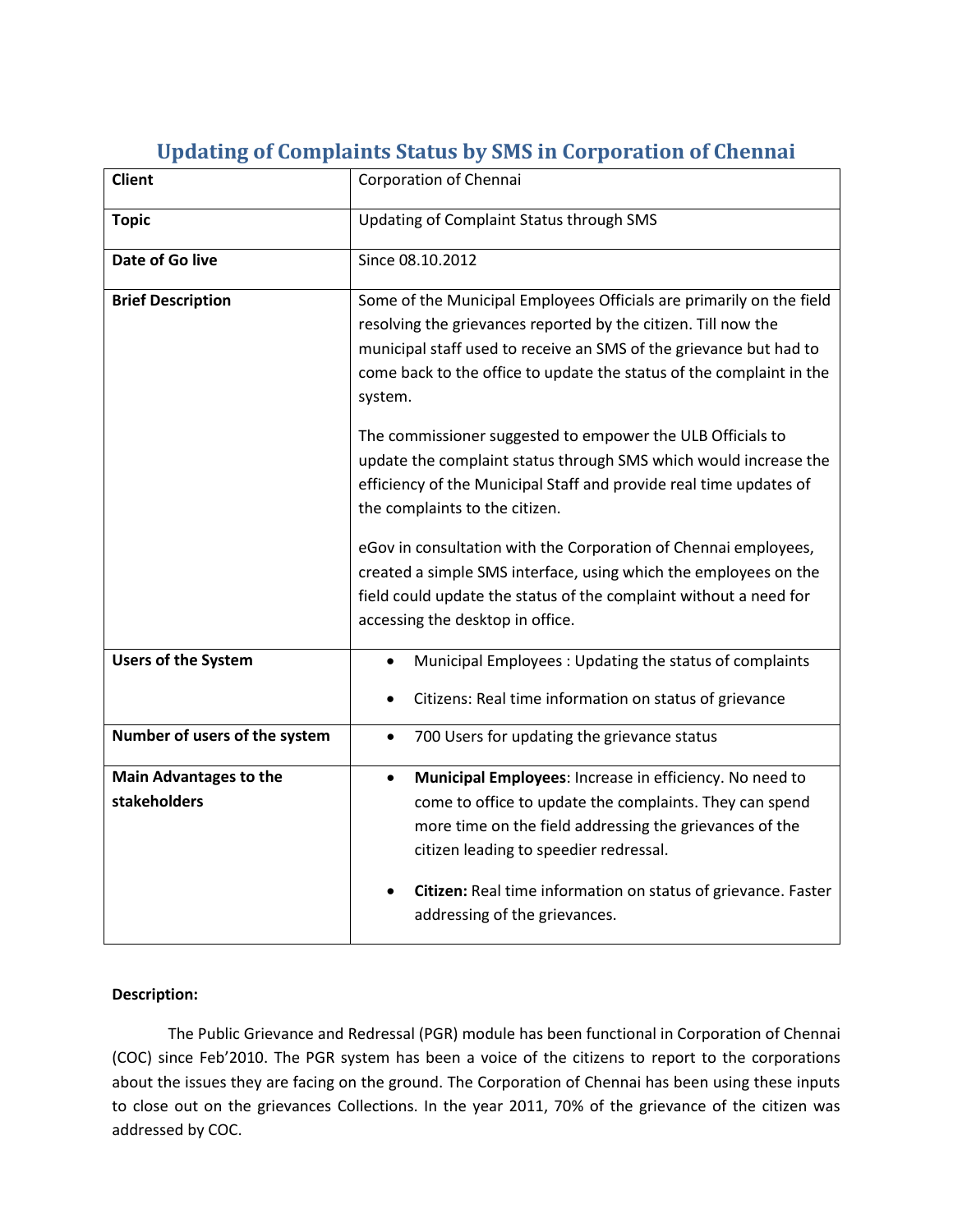When a grievance is registered, the employees gets an SMS containing the complaint details along with the phone number of the citizen. If the employee is on field and he needs further information on the grievance, s/he can directly call the citizen to get the pertinent details and take appropriate action on the complaint without coming to office. However after taking the action, s/he still needed to come to office to update the status.

The Commissioner of Chennai discovered the gap and suggested to use the existing SMS gateway available with COC to allow the Municipal Employees on the field to update the status by sending a SMS. The requirement was raised by the commissioner in the weekly review meeting on Friday, 28<sup>th</sup> September.

The eGov team in Corporation of Chennai got into action and implemented the functionality by October 3<sup>rd</sup>. The demonstration of the same was given to the Commissioner and go ahead obtained to deploy and roll it out. The format of the SMS to be sent by the employee and the response received is given in the sections below.

The training was given to the concerned COC employees and the system was rolled out on October 8, 2012.

The system has appropriate checks built in to ensure that only the concerned Municipal Employee can update the complaint.

### **SMS Format**

### **P:<Complaintnumber>:<Status >:<Remarks>**

where

- $\bullet$   $P$  Identification of the SMS complaint status updation
- Complaint Number: Complaint Tracking Number in PGR system
- Status: Status of the complaint.
	- $\circ$  Processing (4) If the Employee has started taking action on the complaint, the complaint status should be updated as '4'.
	- $\circ$  Completed (5) If the Employee has taken the action on the complaint and redressed the grievance, the complaint status should be updated as '5'.
	- $\circ$  Rejected (6) If the complaint needs to be rejected, the complaint status should be updated as '6'.
- Remarks: Any remarks about the complaint

Thus the SMS to be sent by the Employee could be P: 756RTJ:4:Receipt has been updated for your property